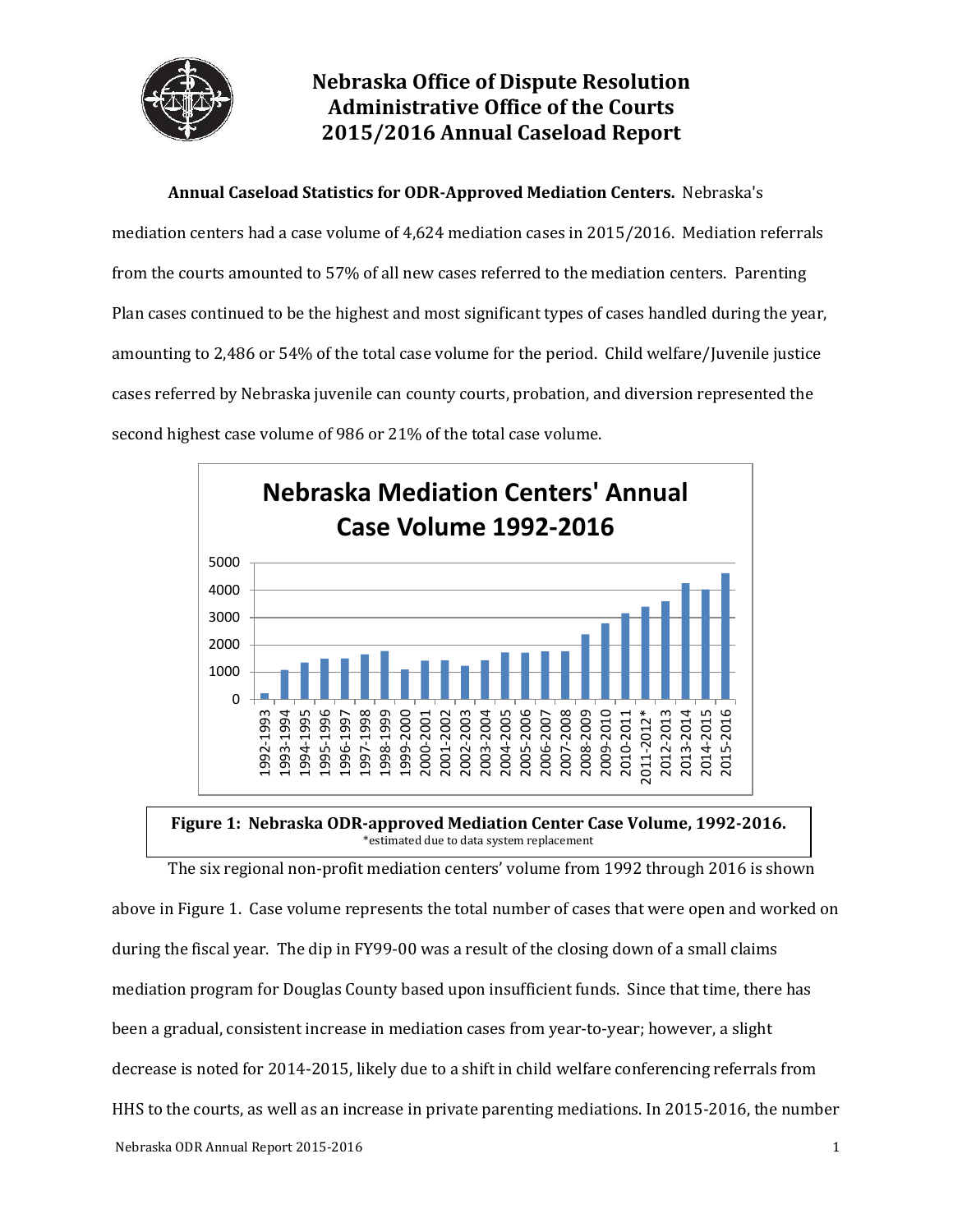of mediation cases has not only increased from the 2014-2015 case decline, but also exceeded the volume of all previous years.

The *Cumulative Mediation Case Data Report (below)* provides a more detailed description of mediation services for the period of July 1, 2015 through June 30, 2016 according to mediation center, case type, referral source. The six ODR-approved mediation centers and their regions are shown in the map below.



**Mediation Centers and Regions** 

In addition to providing direct mediation services to citizens, these non-profit mediation centers offer numerous public and community seminars, educational workshops, and presentations to address violence prevention, conflict resolution, collaborative practices, mediation and other facilitative processes.

For more information, please contact Debora Denny, Director, Office of Dispute Resolution, State Court Administrator's Office, 402-471-2766, [debora.denny@ne](mailto:debora.denny@n)braska.gov, and visit the ODR website a[t www.supremecourt.ne.gov/mediation.](http://www.supremecourt.ne.gov/mediation)